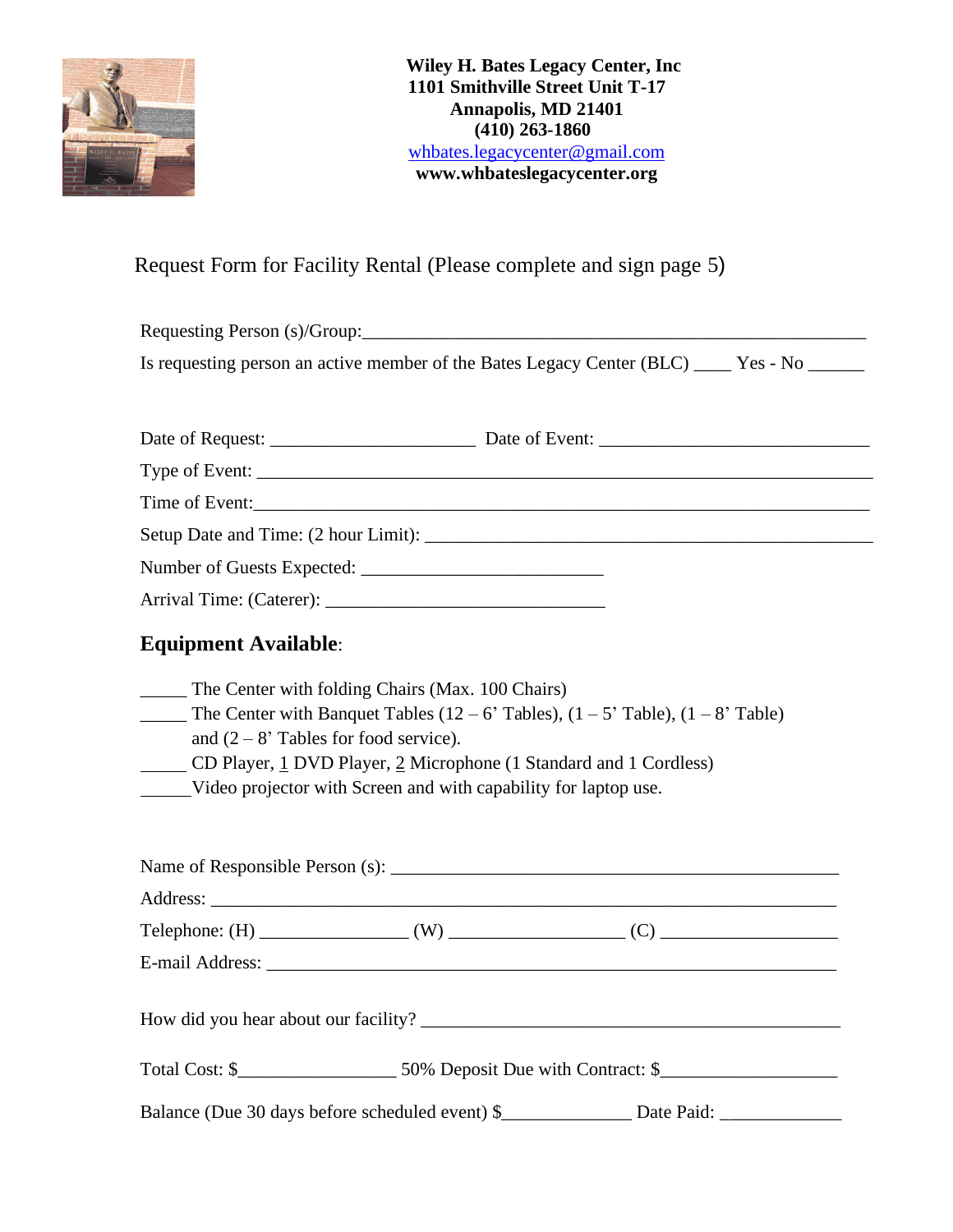# **Wiley H. Bates Legacy Center, Inc. (BLC)**

# *Charter Life Membership Rental Fee Statement for Organizations/Alum Classes*

### **Year One**

- Pay one-time \$500 membership fee *plus* \$500 rental use fee (annual).
- Rental use is allowed for monthly or regular meetings *(\*not to exceed 12 meetings per year).*

### *Total fee for Year One (excluding additional special meetings) = \$1,000*

### **Year Two and thereafter:**

- Pay annual \$500 rental use fee for monthly or regular meetings *(\*not to exceed 12 meetings per year)*
- All meeting dates should be submitted to BLC Staff by November  $1<sup>st</sup>$  to be reserved for the following calendar year.

*Total fee for Year Two and thereafter (excluding additional special meetings) = \$500*

# **Additional Meetings/Special Events outside of chapter/regular meetings**

- All requests must be submitted to BLC staff at least 2 months in advance.
- **A flat rate of \$125 will be assessed for rental use.** Meeting/event cannot extend beyond a 4-hour period. *Rental fee must be paid in full 2 weeks prior to meeting/event.*

### **Terms and Conditions**

- $\checkmark$  Beer and wine are the only permissible alcoholic beverages on site. If beer/wine will be furnished, the host organization must supply a valid liquor license for the event. The license must be submitted to BLC at least one week prior to the event.
- $\checkmark$  The "Charter Life Member Organization" is responsible for set-up and clean-up activity. This includes arranging chairs, tables, technological and audio equipment, and trash removal.
- $\checkmark$  The "Charter Life Member Organization" will provide their own meeting supplies such as paper, pens, easel, markers, tape, etc.
- $\checkmark$  Authorized use must be requested for BLC technical equipment such as projector, screen, microphone, audio system, etc. BLC does not provide laptops.
- $\checkmark$  Dancing is prohibited.
- $\checkmark$  BLC artifacts and displays are off limits for public use or handling.
- $\checkmark$  Smoking, vaping, substance use is not allowed on premises.

# *Wiley H. Bates Legacy Center welcomes donations to support our programs, educational scholarships and community initiatives. Your generosity is always appreciated!*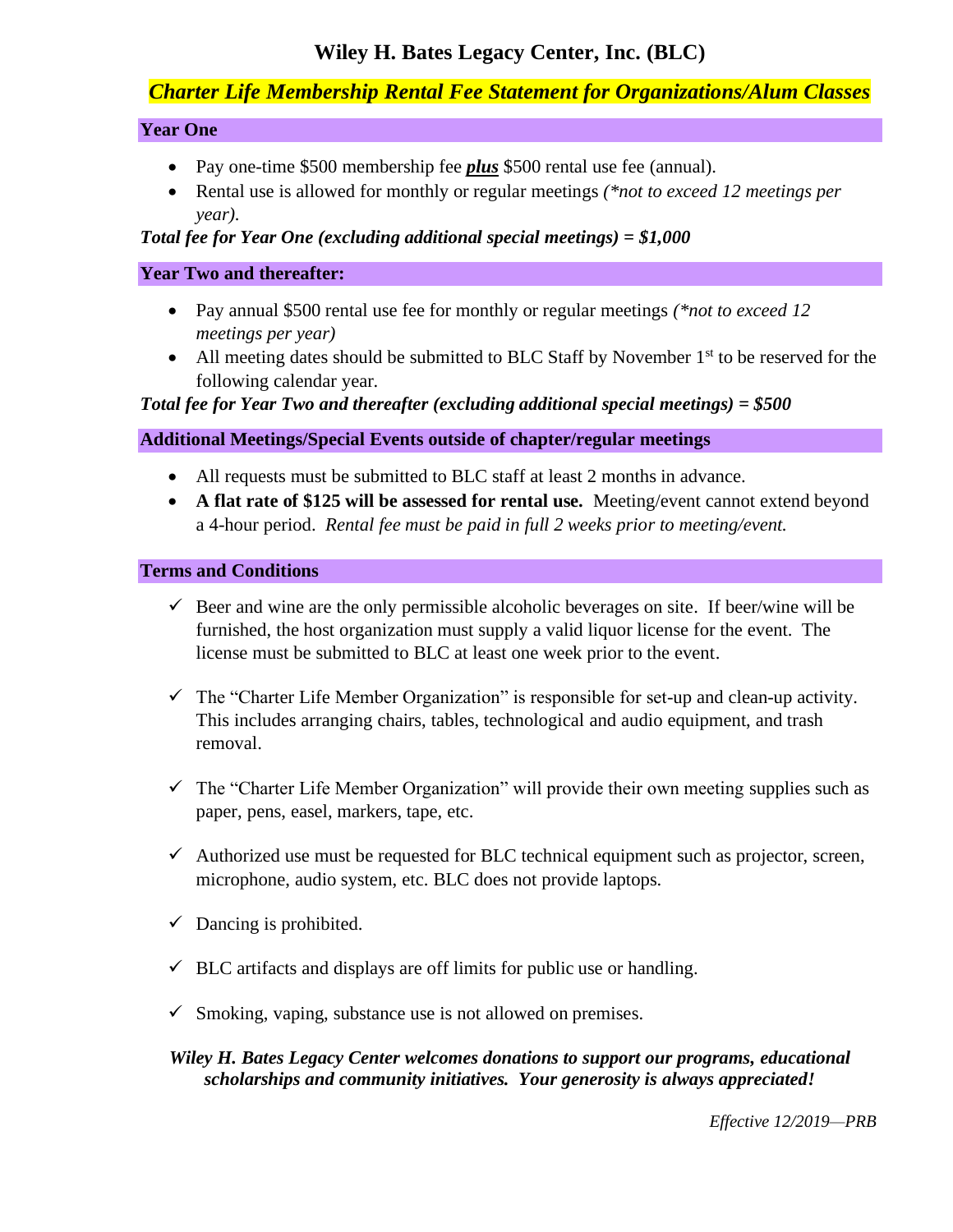# *Charter Life Individual Membership Rental Fee*

#### **Year One**

- Pay one-time \$500 membership fee
- Rental use is allowed for up to three meetings *(\*not to exceed 3 meetings per year).*

#### **Additional Meetings/Special Events**

- All requests must be submitted to BLC staff at least 2 months in advance.
- **A flat "event" rate of \$125 will be assessed for rental use.** Meeting/event cannot extend beyond a 4-hour period. *Rental fee must be paid in full 2 weeks prior to meeting/event.*
- **Beyond 3rd meeting facility use, a fee of \$75 per hour will be assessed for "standard meetings."**

#### **Refund Policy**

• No party shall be liable for rental payment under this agreement if an event is canceled due to acts beyond their control, including but not limited to fires, hurricanes, flooding, building repairs or pandemics. All Charter Life Members who paid annual rental fees shall receive rental credit equal to the months missed due to closure reasons listed above. All other renters (Non Charter Life Members) will be offered an opportunity to reschedule the canceled event if possible or a complete refund of all rental fees.

#### **Terms and Conditions**

- $\checkmark$  Beer and wine are the only permissible alcoholic beverages on site. If beer/wine will be furnished, the host/facility renter must supply a valid liquor license for the event. The license must be submitted to BLC at least one week prior to the event.
- $\checkmark$  The "Charter Life Individual Member" is responsible for set-up and clean-up activity. This includes arranging chairs, tables, technological and audio equipment, and trash removal.
- $\checkmark$  The "Charter Life Individual Member" will provide their own meeting supplies such as paper, pens, easel, markers, tape, etc.
- $\checkmark$  Authorized use must be requested for BLC technical equipment such as projector, screen, microphone, audio system, etc. BLC does not provide laptops.
- $\checkmark$  Dancing is prohibited.
- $\checkmark$  BLC artifacts and displays are off limits for public use or handling.
- $\checkmark$  Smoking, vaping, substance use is not allowed on premises.

# *Wiley H. Bates Legacy Center welcomes donations to support our programs, educational scholarships and community initiatives. Your generosity is always appreciated!*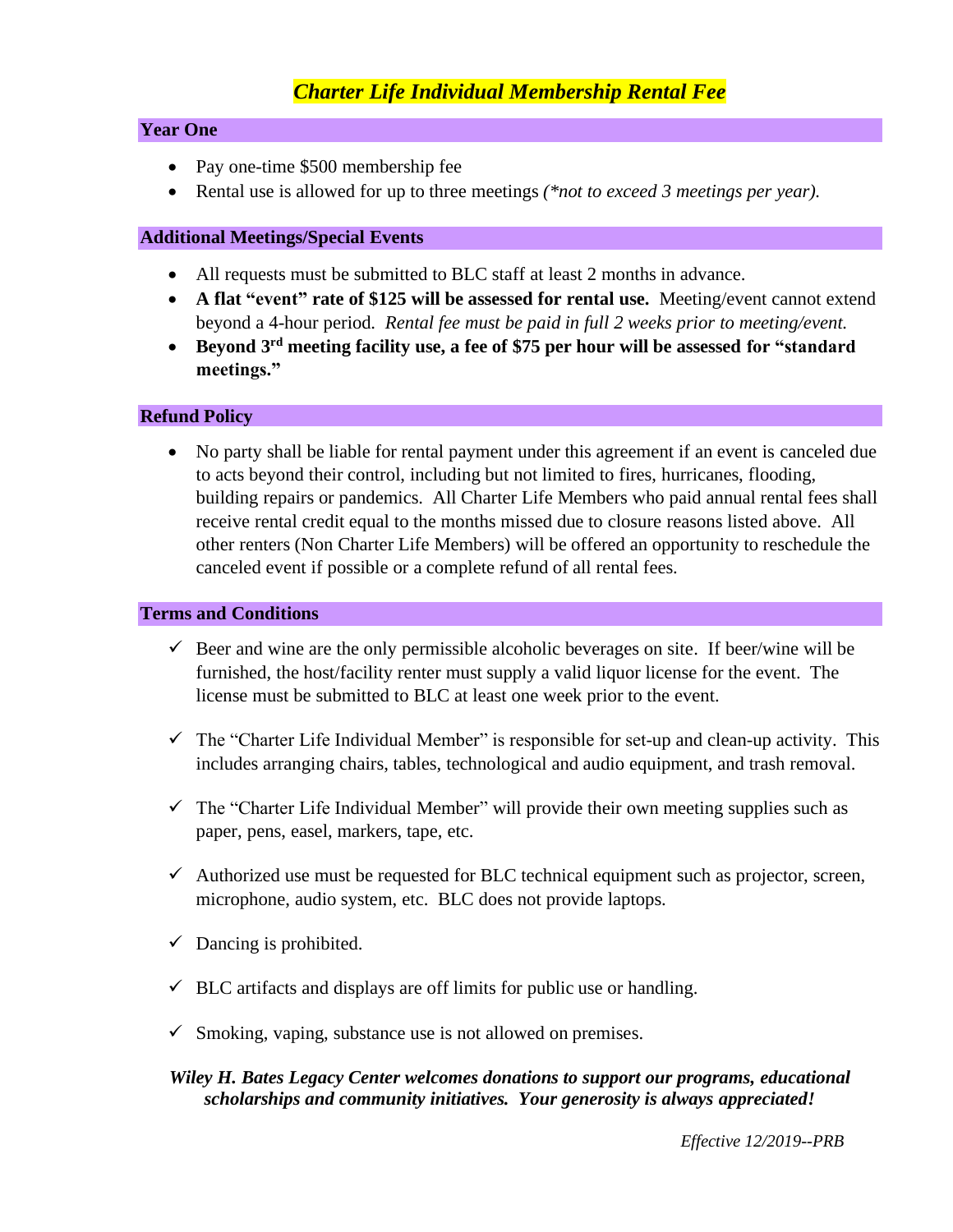# *Wiley H. Bates Legacy Center*

# *General Rental Rate List*

### **Standard Meetings**

• **\$75 per hour** *\*not to exceed 4 hours*

### **Events**

• **\$125 per hour** 4-hour event cost is **\$500**. Full Day: 5 hours or more event total cost is **\$800**.

# **Rental Deposit and Payment Terms**

- 50% deposit due at time of contract submission. Deposit is *refundable up to 2 weeks* prior to the event.
- Additionally, a \$100 facility maintenance retainer fee must accompany deposit at time of contract submission. Pending closing break-down, trash removal, and facility is cleaned according to standard arrangement. If all matters are settled satisfactorily, the retainer fee will be returned to the authorized rental party. However, the retainer fee will not be returned if facility is left unclean, disorderly, or the occurrence of broken/damaged goods.
- Rental fee balance must be *paid in full 7 days prior* to meeting/event.
- \*\*BLC Staff will facilitate rental use orientation, onsite and/or virtual tour, and review rental use contract outlining detailed policy and utilization guidance with interested parties.

#### **Terms and Conditions**

- $\checkmark$  Beer and wine are the only permissible alcoholic beverages on site. If beer/wine will be furnished, the host/facility renter must supply a valid liquor license for the event. The license must be submitted to BLC at least one week prior to the event.
- $\checkmark$  The "facility renter" is responsible for set-up and clean-up activity. This includes arranging chairs, tables, technological and audio equipment, and trash removal.
- $\checkmark$  The "facility renter" will provide their own meeting supplies such as paper, pens, easel, markers, tape, etc.
- $\checkmark$  Authorized use must be requested for BLC technical equipment such as projector, screen, microphone, audio system, etc. BLC does not provide laptops.
- $\checkmark$  Dancing is prohibited.
- $\checkmark$  BLC artifacts and displays are off limits for public use or handling.
- $\checkmark$  Smoking, vaping, substance use is not allowed on premises.

# *Wiley H. Bates Legacy Center welcomes donations to support our programs, educational scholarships and community initiatives. Your generosity is always appreciated!*